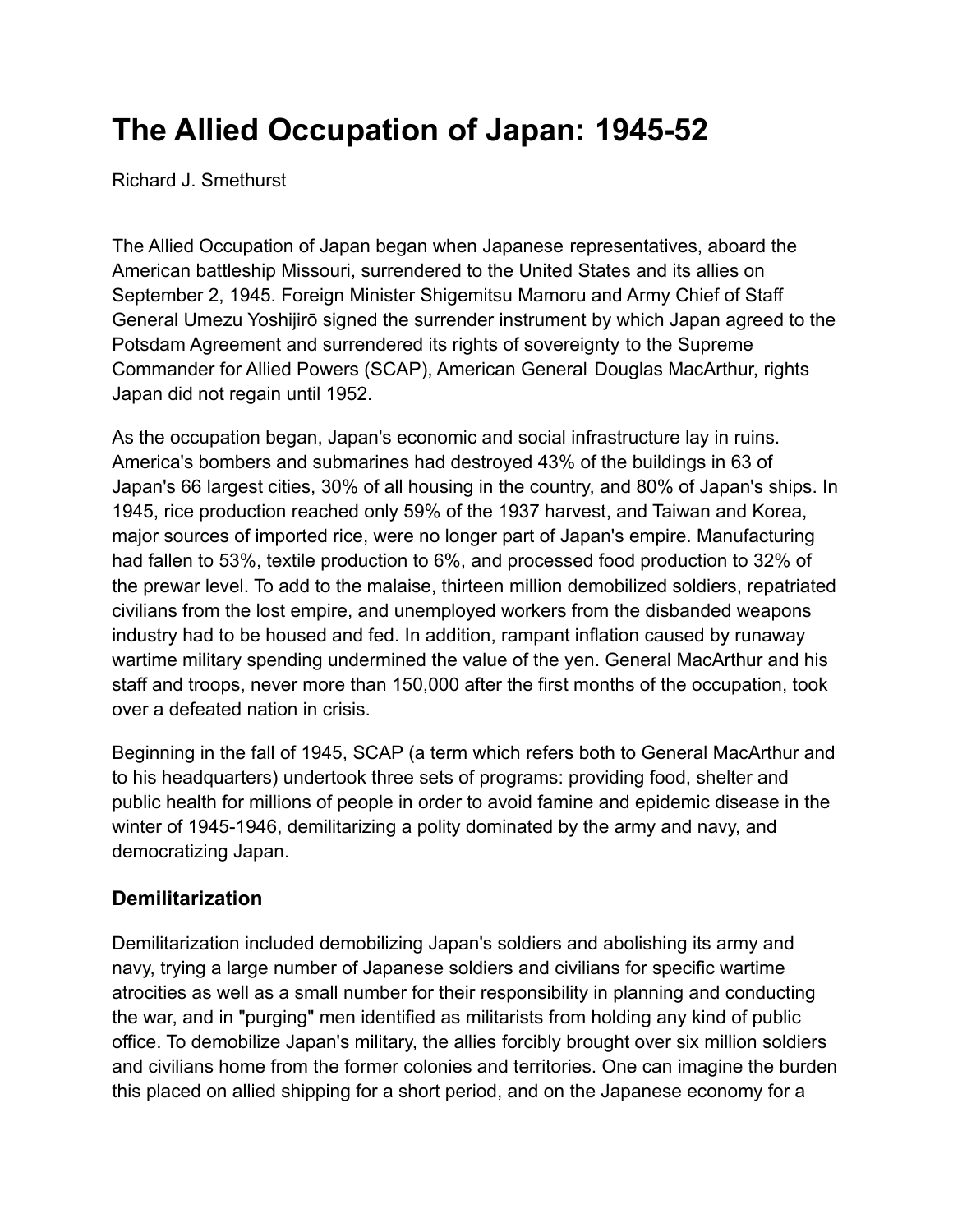longer time. War criminals were divided into three categories for trial: over 4,000 Class C war criminals whom the allies tried for specific acts of brutality. Of these, the allies executed 700, sent 3,000 to prison, and acquitted the rest. Twenty Class B were tried because of atrocities carried out by soldiers under their command. Of these, the courts sentenced only two to death. Twenty-eight Class A war criminals, including the wartime Prime Minister, General Tōjō Hideki, were tried for crimes against humanity and for conspiring to fight aggressive war.

The trials for Class A criminals, which began in May 1946, did not end until November 1948, when seven of the defendants, including Generals Tōjō and Matsui Iwane, the Japanese commander in Nanjing at the time of the atrocities there in 1937-1938, were sentenced to death. Sixteen others received life sentences (all commuted within two or three years after the occupation's end) and two shorter sentences. The allies purged some 200,000 former "rightists" from public office-a ban that prohibited the purgees from serving as schoolteachers, village assemblymen, policemen, national railroad workers or in any other publicly funded position. Since the occupation authorities had no way of identifying which Japanese actually had been ultra-nationalists, they chose those to be purged by category. SCAP thus banned from public office all active military officers, all current mayors, even of the smallest villages (but not their predecessors), all school principals (but not assistant principals or ethics teachers), and all chiefs of village and town branches of the Imperial Military Reservist Association.

Chances are that many of these people had been involved in right-wing activities; nevertheless, one cannot help but think that they were victims of timing. If they had left the mayor's or principal's posts in 1944, or had been slated to succeed in 1946, they would have avoided the purge.

### **Democratization**

Having cleared away these vestiges of militarism and ultra-nationalism, occupation authorities then set out to democratize Japan, but at the same time decided to govern Japan and to carry out their efforts at inculcating democracy from above by working through the existing Japanese government-not necessarily a bastion of liberal democratic thinking. The first step taken by the SCAP was to release all political prisoners from jail, a step that the Japanese governmental leaders opposed and SCAP later regretted. Most political prisoners in 1945 were members of the few organizations that had resisted Japan's road to militarism and emperor-centric ultra-nationalism; most important of these was the banned Japanese Communist Party. Many of the freed communists returned to the kind of work they had done before their prewar incarceration, organizing labor unions; they returned to this work in unions established under the auspices of SCAP's next important reform, the encouragement of labor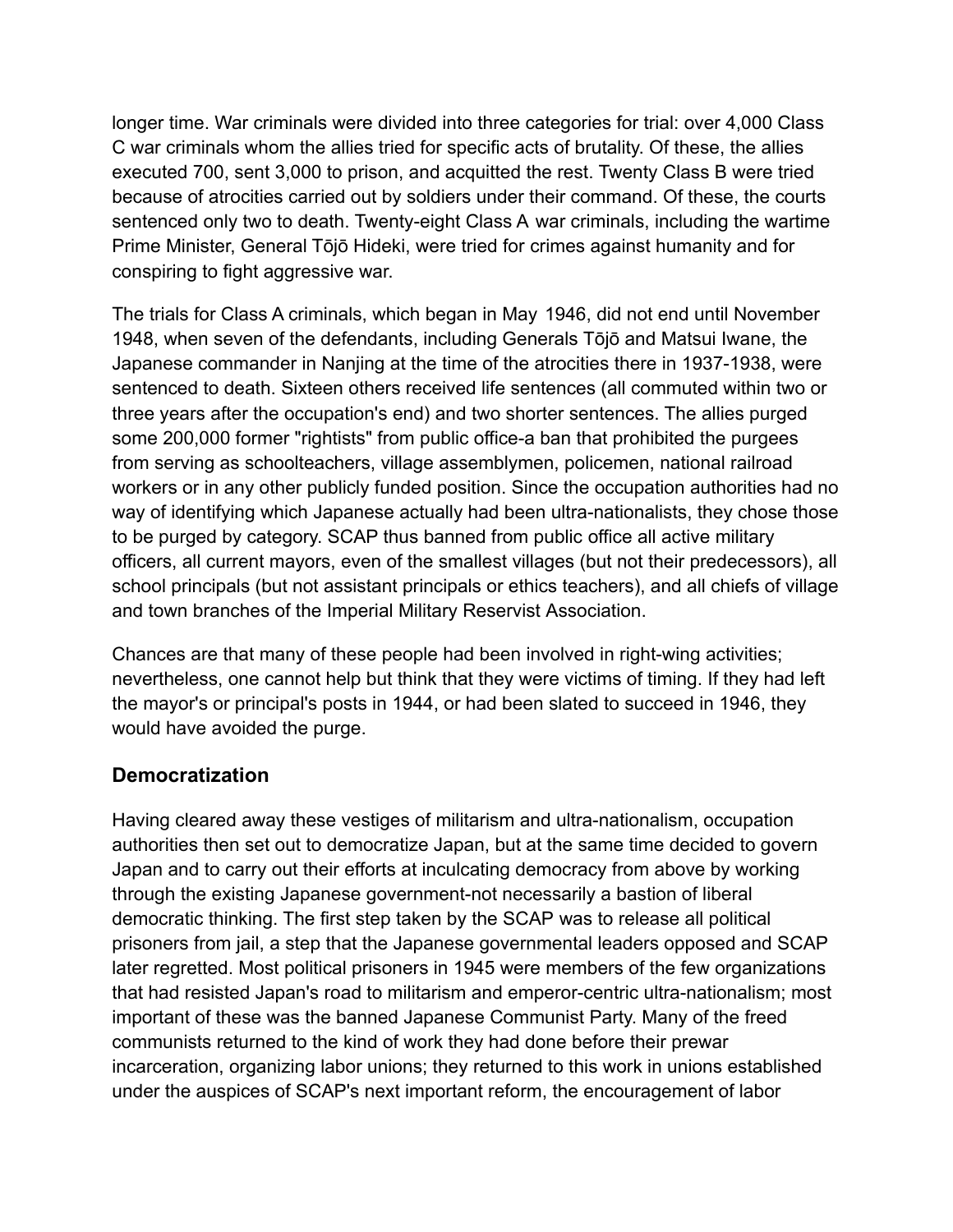organization. In December 1945, the Diet, at SCAP's urging, passed the Labor Union Act, a law modeled after the Wagner Act in the United States. The new law gave workers the right to create unions and bargain collectively without fear of reprisal from management. A series of subsequent acts, again passed by the Diet under pressure from SCAP, established working hours, overtime requirements, minimum pay rates, and minimum standards of working conditions. By the end of 1946, unions had recruited five million members, about one-third of all non-agricultural workers in Japan. The occupation authorities at first thought of this reform as one of their success stories-until some of the unions, under their radical leadership, began to challenge the legitimacy of the government and even of the occupation itself.

At about the same time, General MacArthur instituted a land reform to, in his words, "destroy the economic bondage which has enslaved the Japanese farmer to centuries of feudal oppression." In 1945, about 45% of the arable land in Japan was farmed by cultivators who did not own it. After rejecting a Soviet proposal for agricultural collectivization, SCAP had the Diet pass a land-reform bill on October 21, 1945. This and subsequent bills allowed farmers to own as much land as they themselves could cultivate; it required them to sell the rest to the government, which then sold it to the actual cultivators by long-term, low interest mortgages. Luckily for tenant farmers Japan underwent a severe inflation in the late 1940s that reduced the burden of repaying their mortgages by over 80% in three years. Land ownership by its cultivators increased from about 60% in 1946 to 90% in 1949. One American historian was surprised, when he interviewed a group of former Japanese soldiers, all of whom had been tenant farmers before the land reform, to be told, "Thank you for the land reform. You Americans and General MacArthur are great people."

In addition to labor and land reform, SCAP introduced another program to promote economic democracy, zaibatsu dissolution. According to the view of the occupation authorities, a small group of ten conglomerates, four large zaibatsu or networks of centrally-owned companies, and six lesser ones, controlled so much of the Japanese economy that they were a hindrance to competition. Thus, SCAP set out to destroy the holding companies that held the conglomerates together and to break up some of the larger subordinate corporations. The particular targets were the Mitsui, Mitsubishi, Sumitomo and Yasuda zaibatsu.

SCAP undertook many reforms in its later aborted zaibatsu dissolution program, but one stood out because of its draconian nature. The Capital Levy Law of November 17, 1946, passed by the Diet under strong pressure from SCAP, called for a one-time tax on all personal assets above ¥100,000 (\$300); the rates began at 25 percent and rose to 90 percent for assets of ¥15 million (\$42,000) or more. In other words, SCAP's policy confiscated the wealth of every rich, or even moderately rich family in Japan, thus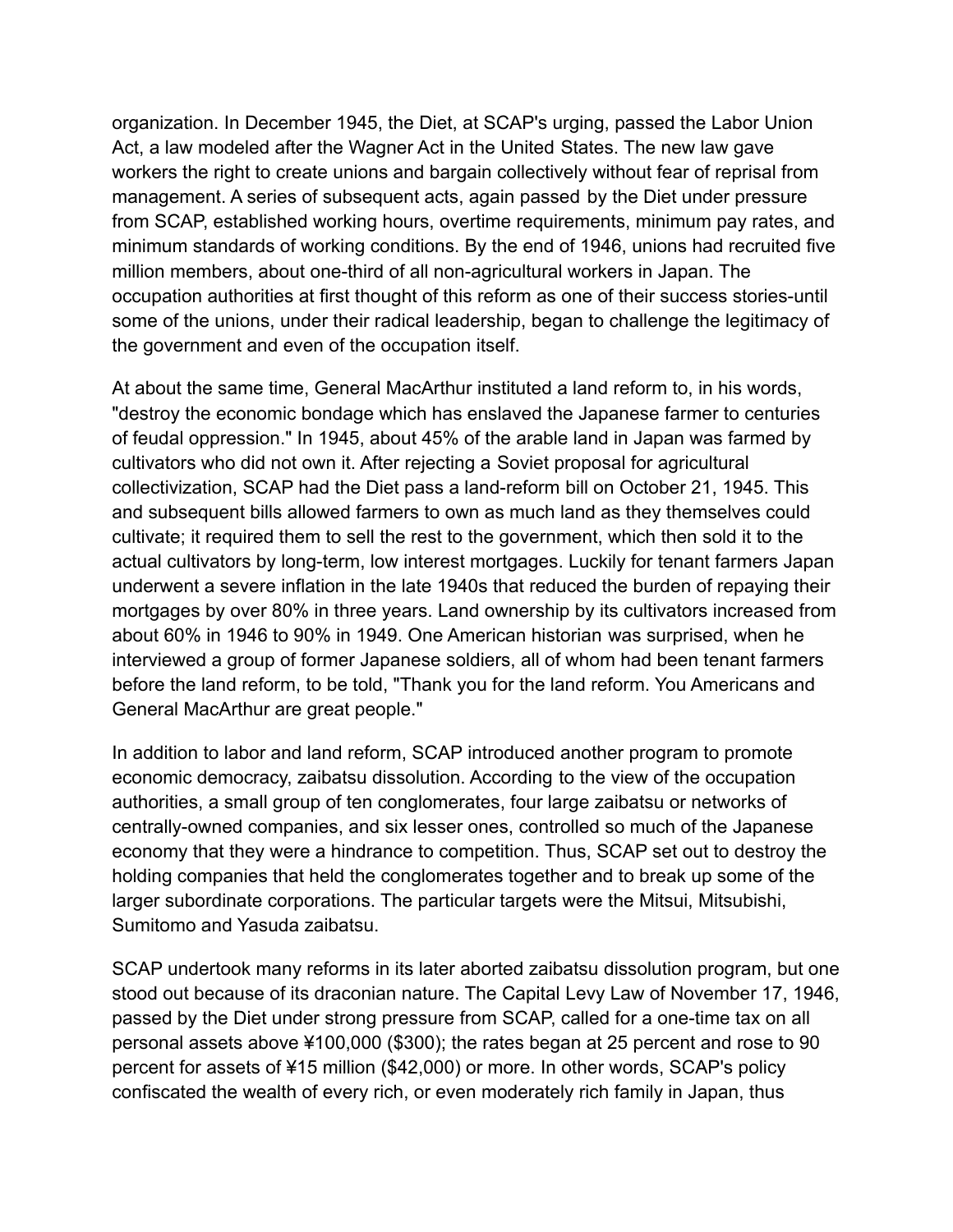wiping out the financial control that the Iwasaki (Mitsubishi), Mitsui, Sumitomo and Yasuda families held over their respective conglomerates. Word of these efforts shocked American businessmen and politicians like Senator William Knowland when they finally heard about them in 1947-1948, and so stimulated the mobilization of a conservative coalition in the United States to block further efforts at breaking up Japanese corporations.

Another important program was educational reform. SCAP believed that by putting American style civics courses in place of the wartime "ethics" education that had inculcated emperor-centered nationalism, by simplifying the Japanese writing system so that students would spend less time memorizing kanji (Chinese characters), by opening up secondary and higher education to a much larger number of students, and by giving women greater educational opportunities, it could encourage independent and democratic thinking at the expense of emperor-centered militarism. In this light, the emperor, in his New Year's Rescript of January 1, 1946, explicitly denied any ideas of his own divinity.

His statement read in part:

The ties between us and our people have always stood upon mutual trust and affection. They do not depend upon mere legends and myths. They are not predicated on the false conception that the emperor is divine and the Japanese people are superior to other races and fated to rule the world.

The key document of SCAP's efforts at democratization is the Constitution of Japan, which went into effect on May 3, 1947. The Constitution, which was promulgated by Emperor Hirohito on November 3, 1946 as an amendment to the 1889 Constitution (under its terms, only the emperor could amend the constitution), passed both houses of the Diet almost unanimously even though written by members of General MacArthur's staff. The new constitution transferred sovereignty from the emperor to the people, established suffrage for all men and women twenty years old or older, continued the prewar parliamentary/cabinet system, created a system of representative local government, and gave the people the same kind of freedoms of speech, assembly and religion that Americans had received under the Bill of Rights of the United States Constitution. Women particularly benefited from the new constitution, which forbade discrimination on the basis of sex, race, social status, or family origin, gave them the right to vote, and allowed them to divorce and inherit property.

The clause of the 1947 constitution that has caused the most long-term controversy is Article 9, the anti-war clause. It reads as follows: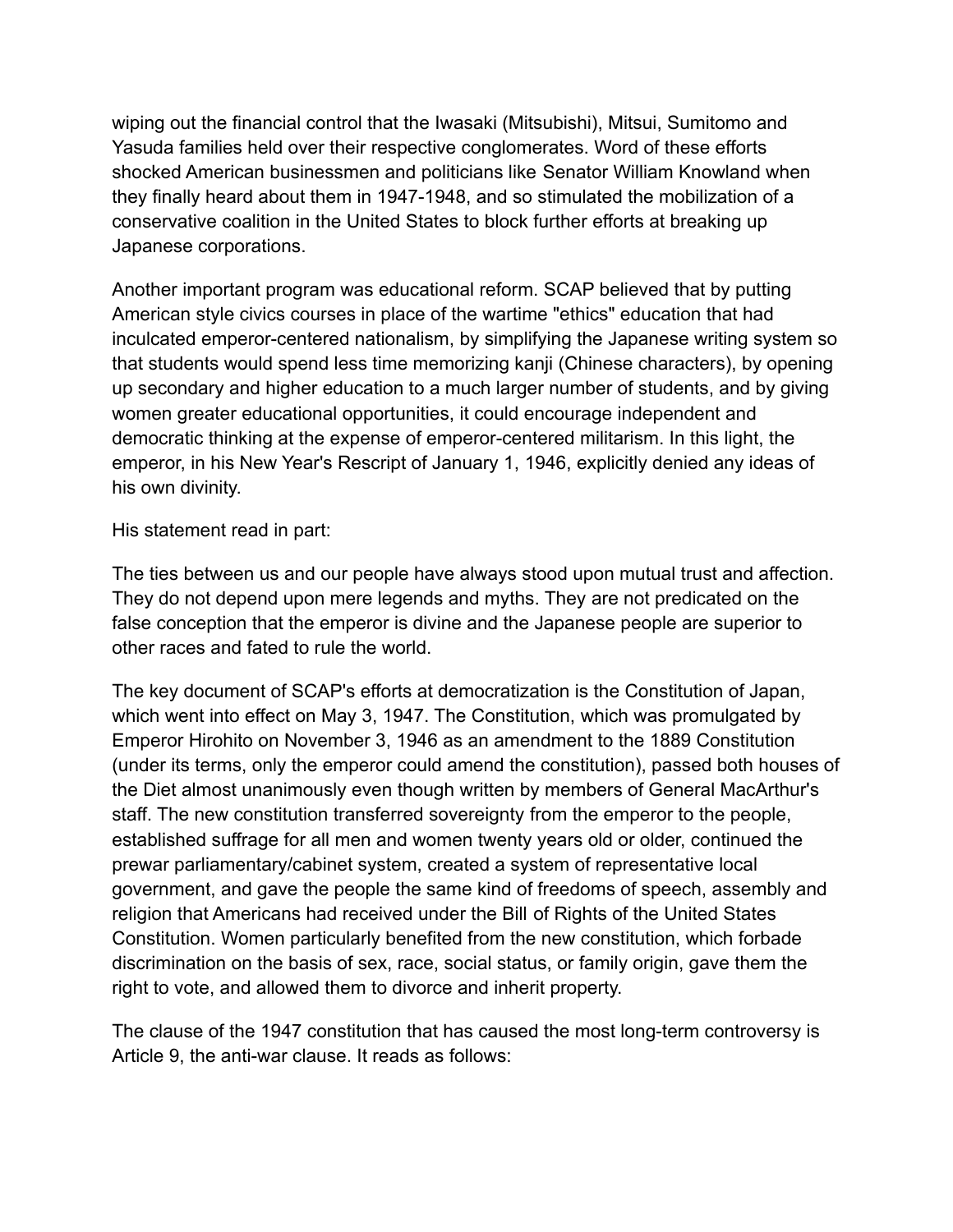Aspiring sincerely to an international peace based on justice and order, the Japanese people forever renounce war as a sovereign right of the nation and the threat or use of force as a means of settling international disputes. In order to accomplish the aim of the preceding paragraph, land, sea, and air forces, as well as other war potential, will never be maintained. The right of belligerency of the state will not be recognized.

In other words, the constitution (still in effect today) prohibits Japan from fighting wars or having military forces, even for defensive purposes.

Conservative critics of Article 9 argue that it does not preclude defensive wars or armaments. Public opinion polls show that the Japanese public overwhelmingly rejects efforts to amend the constitution to allow Japan to arm and fight; in fact, one of the salient characteristics of post-World War II Japanese is their commitment to an anti-nuclear, peace culture.

## **The Reverse Course**

Although it is hard to pin down exactly when it began, sometime in mid-occupation, SCAP began to carry out the so-called "reverse course," that is, it changed directions from the democratizing reforms of the early occupation to a policy of rebuilding Japan economically as an American ally. A combination of the American conflict with the Soviet Union in Europe and elsewhere, the rise of Mao Tse-tung and the Chinese Communist Party to power in China, the anti-government/anti-occupation attitudes of many of Japan's fledgling labor unions, and in June 1950, the onset of the Korean War, led the government in Washington and SCAP in Tokyo to see Japan as an important Cold War bulwark against the perceived threat of communism. Rather than continue the radical reforms of the early occupation, SCAP turned increasingly to conservative leaders like Yoshida Shigeru, who were willing to allow the United States to use Japan as a military base in return for help in rebuilding Japan's crippled industrial economy.

On July 14, 1950, only two weeks after the outbreak of war in Korean, Prime Minister Yoshida, leader of a country still under occupation and thus not sovereign, made a speech in which he pledged his government's complete support to the United Nations forces on the Korean peninsula. Japan's role in the Korean War, which lasted until July 1953, was crucial both to the United Nations' success in stemming the tide of the North Korean invasion, and in Japan's subsequent economic miracle. The United Nations' military, in this case, United States' fighters and bombers, flew hundreds of combat missions over Korea from its "unsinkable aircraft carrier," the Japanese archipelago. Japan became a critical intermediate staging area for troops, weapons and supplies from the United States destined for the Korean conflict. And Japanese enterprises received millions of dollars in contracts to supply everything from food and clothing to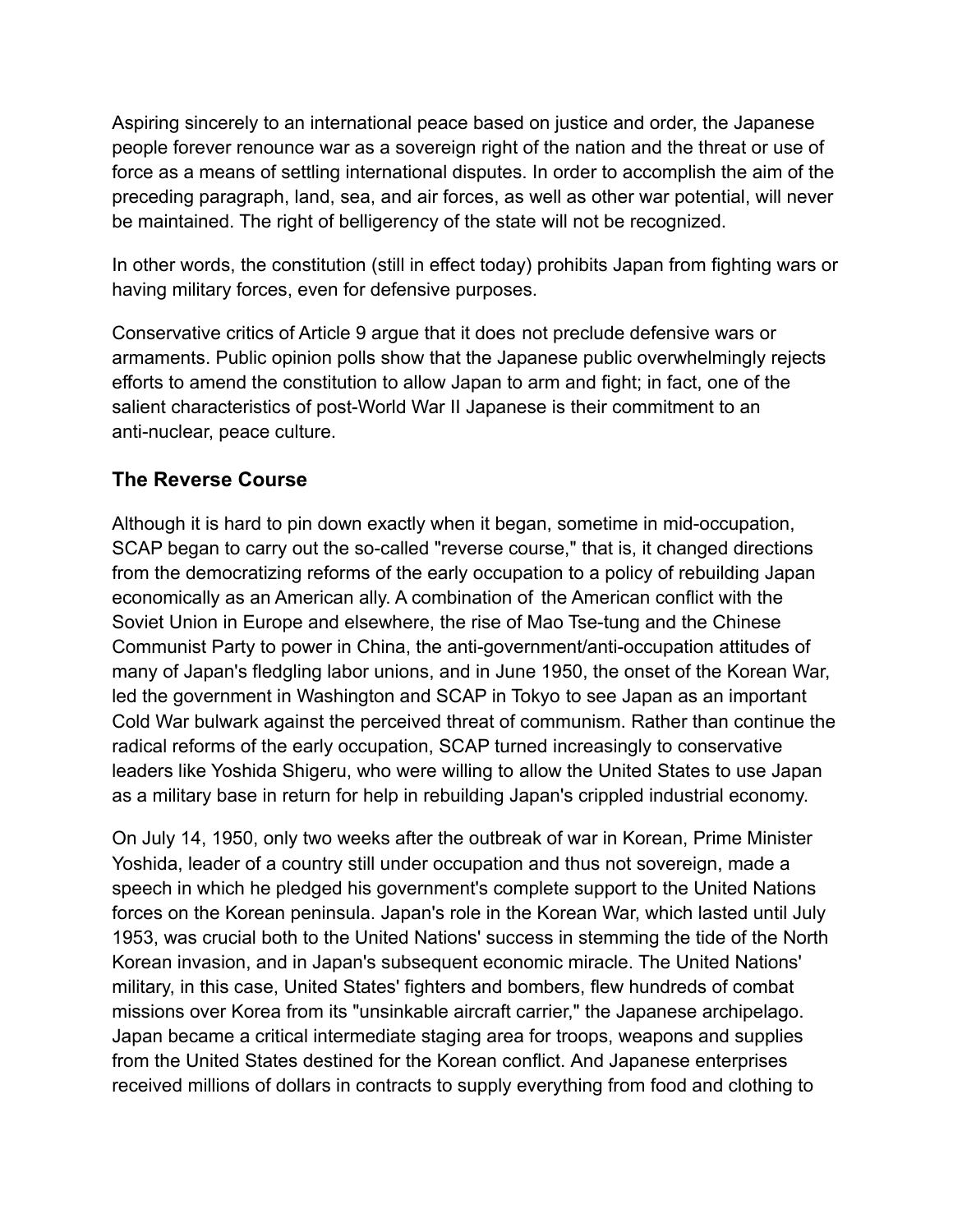trucks and other war goods produced under licensing agreements with American companies. The skilled, but still inexpensive Japanese workforce was crucial to America's war efforts in Korea.

The Korean War was a godsend to conservative politicians like Yoshida. It allowed them to pursue anti-communist repression in Japan and support Japan's industrial enterprises in rebuilding its economy-with both Washington's and SCAP's wholehearted support. In early June 1950, even before war erupted in Korea, General MacArthur, with Yoshida's agreement, purged top leaders of the Japan Communist Party, banned publication of the JCP's newspaper, Akahata (Red Flag), had thousands of party members dismissed from jobs both in the public and private sectors, and rehabilitated a number of individuals who had been purged as militarists in the early days of the Occupation-these activities intensified after the Korean War began in late June. The war and its procurement activities set off the Japanese economic "miracle." Not only did the United States buy many of its war goods in Japan, but it also took the lead in reintroducing Japan to the world's political and economic order; with U.S. support, Japan joined the United Nations in 1956, became the second largest borrower from the World Bank by the late 1950s, and was recognized as an advanced industrial country when it joined the Organization for Economic Cooperation and Development in 1964. From 1952 until 1978, Japan's economy grew by 8.4% per year; over this quarter of a century, Japan maintained full employment and real wages rose by over half of that growth rate.

The Allied Occupation of Japan ended on April 28, 1952, when the San Francisco Peace Treaty was enforced. A year earlier, in May 1951, President Harry Truman's Secretary of State, Dean Acheson, had appointed the Republican John Foster Dulles as special ambassador to negotiate a treaty to end World War II and thus the occupation. Having worked out arrangements to guarantee American protection in the case of a resurgence of Japanese militarism, Dulles persuaded Japan's Asian neighbors, excluding China and the Soviet Union, to agree to a peace treaty with Japan.

Representatives of forty-eight Allied nations and Japan met in San Francisco in September 1951 to sign a treaty that ended the Allied Occupation and returned sovereignty to Japan and its people. Crucial to the agreement was Yoshida's signing the United States-Japan Mutual Security Agreement, a pact which allowed the United States to station troops in Japan and use them both to pursue American and Japanese security needs in Asia and to intervene in unrest within Japan that the American and Japanese governments believed was incited by other outside nations. From 1952 until the revision of the Security Treaty in 1959-60, American military personnel in Japan lived and worked much as foreigners had in the treaty ports of the late nineteenth century; a soldier did not even have to carry a passport-his American military identification card was all he needed to travel freely within the newly "independent"